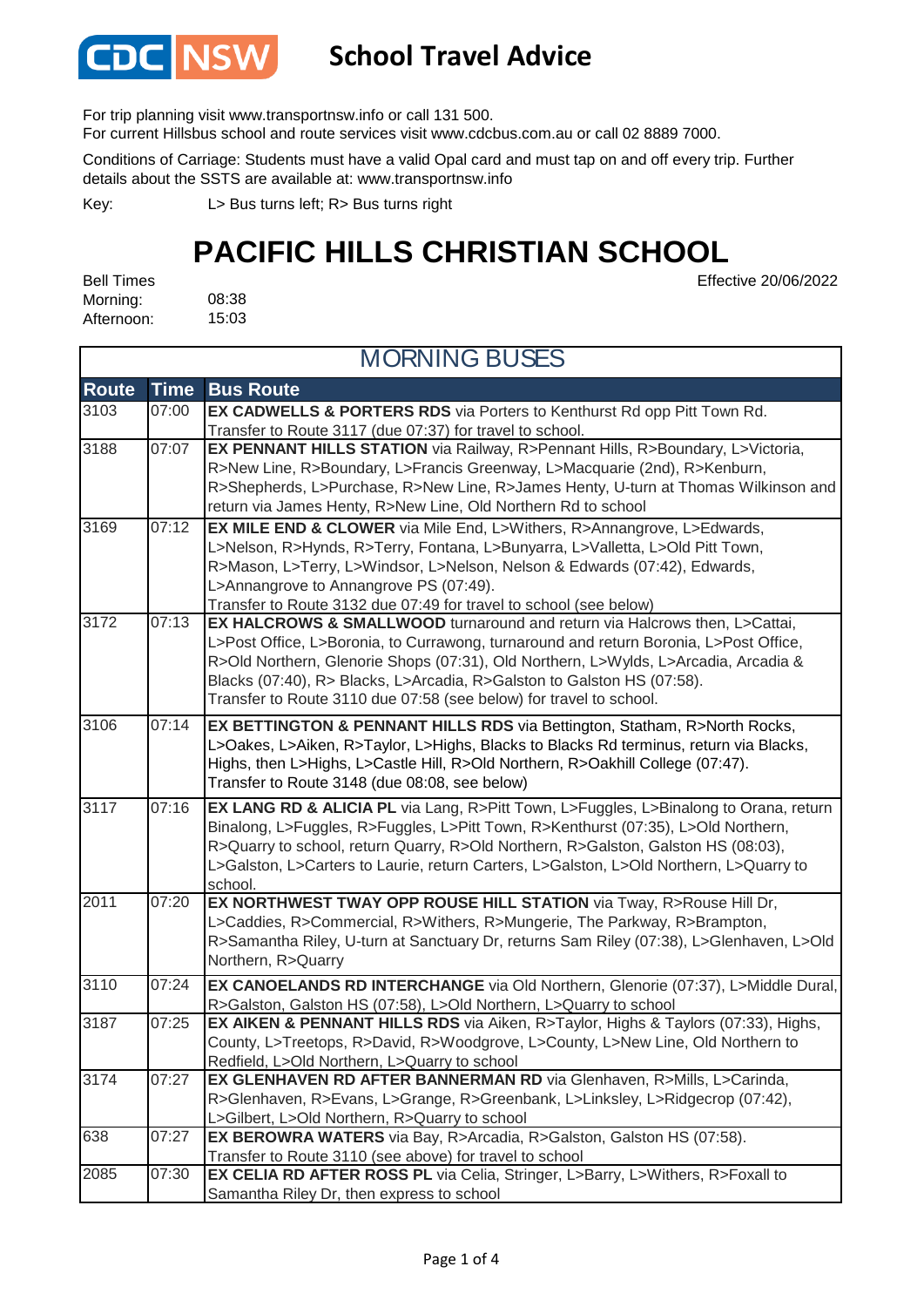## **CDC** NSW School Travel Advice

| <b>Route</b> | <b>Time</b> | <b>Bus Route</b>                                                                                                                                  |
|--------------|-------------|---------------------------------------------------------------------------------------------------------------------------------------------------|
| 2122         | 07:36       | EX KELLYVILLE STATION via Guragura, R>Darani, L>Decora, R>Samantha Riley,                                                                         |
|              |             | R>Windsor, L>Acres (07:43), R>Greenwood, L>President, R>Glenrowan, L>Wrights,<br>L>Green (07:54), R>Glenhaven, L>Old Northern, R>Quarry to school |
| 3138         | 07:38       | EX AIKEN & PENNANT HILLS RDS via Aiken, R>Taylor, L>Highs, Blacks, Blacks Rd                                                                      |
|              |             | Terminus (07:51), return via Blacks, Highs, Coonara, Edward Bennett, L>Neale, R>Franklin,                                                         |
|              |             | L>John, R>County, L>Woodgrove, R>David, Oakhill Dr Shops (08:10), David, L>New Line,                                                              |
|              |             | Old Northern, L>Quarry to school                                                                                                                  |
| 3132         | 07:39       | EX SHOPLANDS RD TERMINUS via Shoplands, R>Blue Gum, L>Annangrove,                                                                                 |
|              |             | Annangrove PS (07:49), Annangrove, R>Kenthurst, L>Old Northern (08:07), to Redfield                                                               |
|              |             | College, return L>Old Northern, L>Quarry to school                                                                                                |
| 3167         | 07:40       | <b>EX WEST PDE OPPOSITE EASTWOOD STATION R&gt;Station turnaround, Hillview,</b>                                                                   |
|              |             | L>Terry, R>Marsden, R>Pennant Hills, Mobbs Hill (07:48), Thompsons Corner (08:01),                                                                |
|              |             | L>Castle Hill, R>Old Northern, Oakhill College (08:12).                                                                                           |
|              |             | Transfer to Route 3114 for travel to school.                                                                                                      |
| 3186         | 07:51       | EX PENNANT HILLS STATION YARRARA RD via Yarrara, R>Pennant Hills, R>Boundary,                                                                     |
|              |             | R>New Line, Old Northern to Redfield College, then L>Old Northern, L>Quarry to school                                                             |
| 3108         | 07:55       | EX PENNANT HILLS STATION YARRARA RD via Yarrara, R>Pennant Hills, R>Boundary,                                                                     |
|              |             | R>New Line, Old Northern to Redfield College, then L>Old Northern, L>Quarry to school                                                             |
| 3148         | 07:56       | EX CASTLE HILL INTERCHANGE STAND A via L>Old Northern, opposite Oakhill College                                                                   |
|              |             | (08:02), Round Corner (08:11), Redfield College, then L>Quarry to school                                                                          |
| 3185         | 08:01       | EX PENNANT HILLS STATION YARRARA RD via Yarrara, R>Pennant Hills Rd,                                                                              |
|              |             | R>Boundary, R>New Line, Old Northern, R>Quarry Rd to school.                                                                                      |
| 3114         | 08:02       | EX CASTLE HILL INTERCHANGE STAND A via L>Old Northern, opposite Oakhill College                                                                   |
|              |             | (08:08), Round Corner (08:15), R>Quarry to school                                                                                                 |

| <b>AFTERNOON BUSES</b> |             |                                                                                            |  |
|------------------------|-------------|--------------------------------------------------------------------------------------------|--|
| <b>Route</b>           | <b>Time</b> | <b>Bus Route</b>                                                                           |  |
| 3576                   | 15:08       | TO CAIRNES RD GLENORIE EXPRESS TO GALSTON HS                                               |  |
|                        |             | Transfer to Route 3562, Route 3564, Route 3554, Route 3547, Route 3511 & Route 3570        |  |
|                        |             | (see below)                                                                                |  |
|                        |             | Continues via R>Galston, L>Mid Dural, R>Old Northern, R>Cairnes, L>Tecoma, L>Timaru,       |  |
|                        |             | L>Old Northern, L>Cairnes, L>Moores to end, Return Moores, L>Munros, (16:00), L>Old        |  |
|                        |             | Northern, L>Wylds, L>Arcadia, L>Cobah.                                                     |  |
| 3632                   | 15:09       | TO JENKINS RD via Quarry, L>Old Northern, New Line, L>Victoria, R>Cardinal,                |  |
|                        |             | R>Pennant Hills, R>Aiken, L>Oakes, Jenkins, R>Pennant Hills Rd to Gollan Ave               |  |
| 2622                   | 15:10       | TO JAMES MILEHAM, BEAUMONT HILLS & ROUSE HILL EXPRESS TO MARELLA,                          |  |
|                        |             | then via R>James Mileham, L>Samantha Riley, R>Brampton, L>The Parkway, Mungerie,           |  |
|                        |             | L>Withers, L>Commercial, L>Caddies, R>Rouse Hill Dr, L>Tway to Rouse Hill Station          |  |
| 3640                   | 15:10       | <b>EXPRESS TO KELLYVILLE, GREEN RD via Green, R&gt;Wrights, R&gt;Glenrowan,</b>            |  |
|                        |             | L>President, R>Greenwood, L>Acres, R>Windsor, L>Samantha Riley to Kellyville Station       |  |
| 3502                   | 15:11       | <b>EXPRESS TO PENNANT HILLS STATION</b>                                                    |  |
| 3524                   | 15:12       | <b>TO BEROWRA WATERS</b> via Quarry, R>Old Northern, R>Galston to Galston HS (15:30),      |  |
|                        |             | then via R>Galston, L>Arcadia, Arcadia PS (15:43), Arcadia, Bay Chillcott Rd, (15:53), Bay |  |
|                        |             | to Berowra Waters                                                                          |  |
| 3540                   | 15:12       | TO CASTLE HILL EXPRESS TO CRANE RD via Quarry, L>Old Northern, New Line,                   |  |
|                        |             | R>Hastings, L>Old Northern, R>Crane, R>Castle Hill Interchange                             |  |
| 3605                   | 15:13       | TO GLENHAVEN VIA ANNANGROVE & BANNERMAN RD via Quarry, Old Northern,                       |  |
|                        |             | R>Kenthurst, L>Annangrove, St Madeleines (15:36), L>Annangrove, L>Bannerman,               |  |
|                        |             | L>Glenhaven, R>Mills, L>Carinda, R>Glenhaven, R>Evans, L>Grange, R>Greenbank               |  |
|                        |             | Loop, R>Linksley, L>Ridgecrop, L>Gilbert to Northern Rd                                    |  |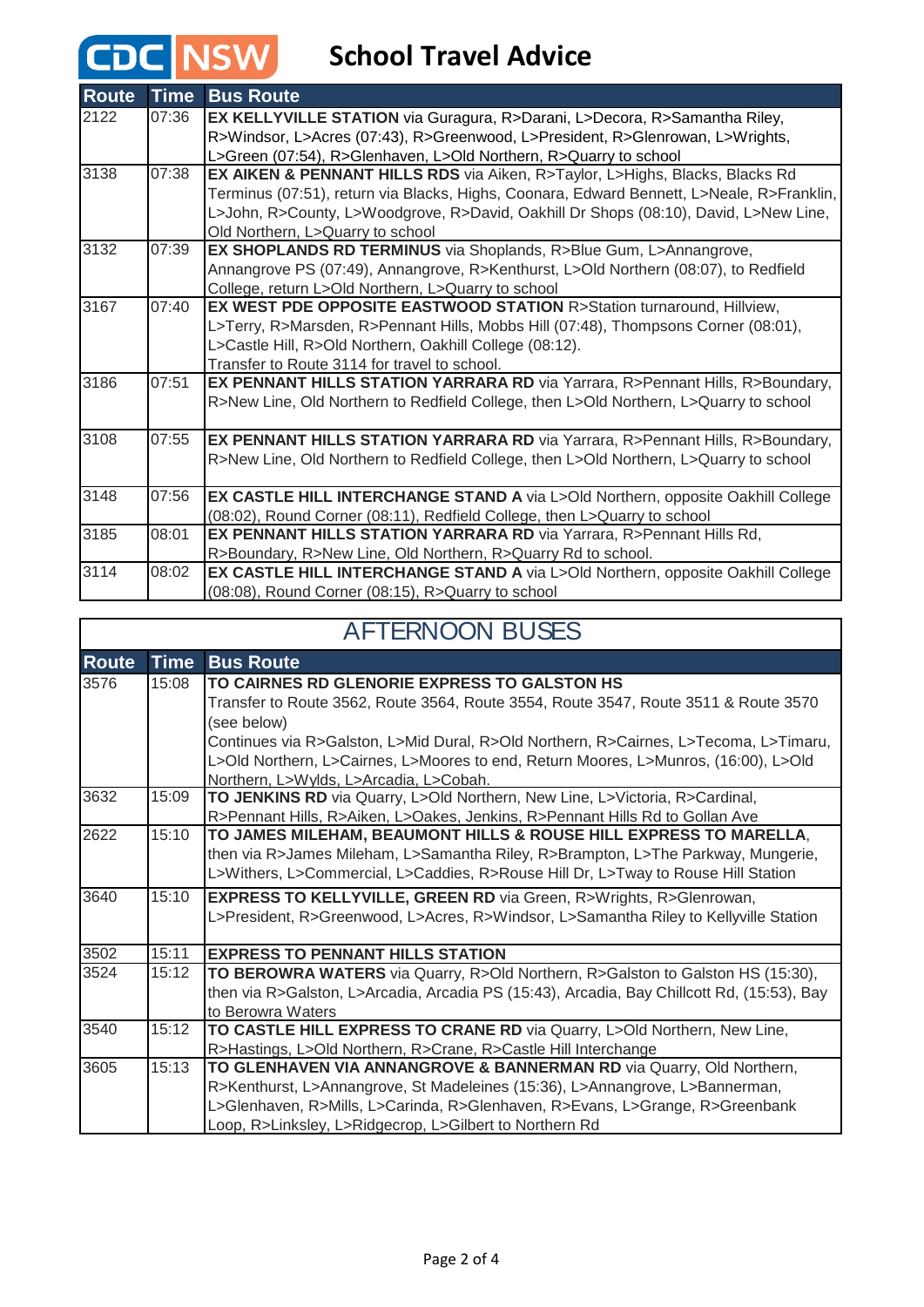# **CDC** NSW School Travel Advice

| <b>Route</b> | <b>Time</b> | <b>Bus Route</b>                                                                                                                                                       |
|--------------|-------------|------------------------------------------------------------------------------------------------------------------------------------------------------------------------|
| 3542         | 15:16       | TO KENTHURST, PITT TOWN, FUGGLES AND BINALONG RD via L>Old Northern,                                                                                                   |
|              |             | R>Kenthurst, R>Hills Grammar, L>Kenthurst, L>Annangrove, L> Marian College, returns                                                                                    |
|              |             | R>Annangrove, L>Kenthurst, R>Dural, Kenthurst PS (15:55).                                                                                                              |
|              |             | Transfer to Route 3585 and 3591 (due 16:00, see below).                                                                                                                |
|              |             | Continues via Dural, L>Kenthurst, L>Pitt Town, L>Lisbon to Ellendale, return Lisbon, L>Pitt                                                                            |
|              |             | Town, R>Fuggles, L>Fuggles, L>Binalong to Orana                                                                                                                        |
| 2632         | 15:17       | TO WEST PENNANT HILLS VALLEY via Quarry, L>Old Northern, New Line, R>County,                                                                                           |
|              |             | L>John, R>Franklin, L>Neale, Coonara, L>Taylor, L>Aiken to before Pennant Hills Rd                                                                                     |
|              |             |                                                                                                                                                                        |
| 3504         | 15:18       | TO WEST PENNANT HILLS VALLEY VIA DAVID & BLACKS RDS via L>Old Northern,                                                                                                |
|              |             | New Line, R>David, Oakhill Dr Shops (15:33), L>Castle Hill, R>Highs, R>Highs, Blacks to                                                                                |
|              |             | terminus, returns Blacks, Highs, R>Taylor, L>Aiken to Pennant Hills Rd                                                                                                 |
| 3586         | 15:21       | TO CASTLE HILL via R>Quarry, L>Old Northern, Oakhill College (15:38).                                                                                                  |
|              |             | Transfer to Route 3598 (15:55, see below).                                                                                                                             |
|              |             | Continues via Old Northern, Terminus, R>Crane, R>Castle Hill Interchange                                                                                               |
| 3615         | 15:24       | TO PENNANT HILLS STATION via Quarry, L>Old Northern, L>New Line, L>Boundary,                                                                                           |
|              |             | L>Pennant Hills to Pennant Hills Station.                                                                                                                              |
| 3564         | 15:25       | EX GALSTON HS via R>Galston, R>Calderwood to Pine Valley Rd, return Calderwood,                                                                                        |
|              |             | L>Galston, R>Crosslands to Matthews, return via Crosslands, L>Bevans, R>Knights,                                                                                       |
|              |             | L>Chadd to Radnor, return via Chadd, R>Knights, R>Bayfield, L>Carrs, L>Arcacia,                                                                                        |
|              |             | R>Galston to shops.                                                                                                                                                    |
| 2658         | 15:26       | TO NORTH KELLYVILLE via express to Foxall Rd, then via Foxall, L>Withers, R>Barry,                                                                                     |
|              |             | R>Stringer, Celia to Ross PI                                                                                                                                           |
| 3547         | 15:26       | EX GALSTON HS via R>Galston, L>Mid Dural, R>Old Northern, R>Cairnes, L>Tecoma,                                                                                         |
|              |             | Glenorie PS (15:39), Tecoma, L>Timaru, L>Old Northern, R>Cattai Ridge, L>Venetta to                                                                                    |
|              |             | Beard, turnaround and return Venetta, L>Cattai Ridge, R>Post Office, L>Boronia to<br>Currawong, turnaround and return Boronia, L>Post Office, R>Casuarina, R>Parkview, |
|              |             | R>Post Office, R>Old Northern, Glenorie Shops (16:02) Old Northern, R>Garemyn,                                                                                         |
|              |             | L>Cranstons, L>Old Northern, R>Mid Dural, L>Galston to Galston Shops                                                                                                   |
|              |             |                                                                                                                                                                        |
| 3562         | 15:26       | EX GALSTON HS via R>Galston, L>Arcadia, R>Blacks, L>Arcadia, R>Cobah, L>Nollands                                                                                       |
|              |             | to Peebles                                                                                                                                                             |
| 2654         | 15:28       | TO ROUSE HILL STATION via Quarry, L>Old Northern, R>Glenhaven, R>Samantha Riley,                                                                                       |
|              |             | R>Hezlett, L>Withers, L>Commercial, L>Caddies, R>Rouse Hill, L>Tway to Rouse Hill                                                                                      |
| 3511         |             | <b>Station</b>                                                                                                                                                         |
|              | 15:30       | EX GALSTON HS via L>Galston, L>Carters, L>Laurie to Mitchell, return Laurie, R>Caters,                                                                                 |
|              |             | L>Galston, L>Old Northern, Round Corner (15:49), Old Northern, R>Gilbert, R>Ridgecrop                                                                                  |
|              |             | 1st, R>Linksley, L>Greenbank Loop, L>Grange, R>Evans, L>Glenhaven, L>Carinda,<br>R>Mills to Glenhaven Rd                                                               |
| 3554         | 15:30       | EX GALSTON HS via L>Galston, R>Old Northern, R>Cairnes, L>Tacoma, Glenorie PS                                                                                          |
|              |             | (15:50), Tacoma, L>Timaru, R>Old Northern, R>Canoelands, Canoelands Interchange                                                                                        |
|              |             | (16:05), return Canoelands, R>Old Northern, Maroota PS (16:15), Old Northern &                                                                                         |
|              |             | Laughtondale Gulley Rd                                                                                                                                                 |
| 3570         | 15:30       | EX GALSTON HS via R>Galston, L>Mid Dural, L>Old Northern, R>Cranstons, (15:40)                                                                                         |
|              |             | R>Garemyn, L>Old Northern, L>Cattai Ridge, R>Halcrows to Smallwood                                                                                                     |
| 3621         | 15:32       | TO CHERRRYBROOK via R>Quarry, L>Old Northern, L>New Line, L>James Henty,                                                                                               |
|              |             | R>Thomas Wilkinson, R>Jenner, L>New Line, L>Purchase, R>Shepherds, L>Macquarie,                                                                                        |
|              |             | L>Francis Greenway, L>Boundary, R>Cedarwood, L>New Line to Victoria Rd                                                                                                 |
|              |             |                                                                                                                                                                        |
| 3594         | 15:37       | TO ANNANGROVE via R>Quarry, L>Old Northern, R>Kenthurst, L>Annangrove, L>Colbran                                                                                       |
|              |             | to Robson, returns Colbran, L>Annangrove, R>Blue Gum, L>Shoplands to end                                                                                               |
| 3598         | 15:55       | EX OAKHILL COLLEGE BUS BAY TO EASTWOOD STATION via Old Northern Rd,                                                                                                    |
|              |             | L>Castle Hill Rd, Pennant Hills Rd, L>Marsden Rd, L>Terry Rd, R>Hillview, L>West Pde to                                                                                |
|              |             | <b>Eastwood Station</b>                                                                                                                                                |
| 3585         | 16:00       | EX KENTHURST PS TO MARAYLYA via R>Kenthurst, L>Pitt Town, L>Lang to Alicia PI,                                                                                         |
|              |             | return Lang, L>Pitt Town to Boundary                                                                                                                                   |